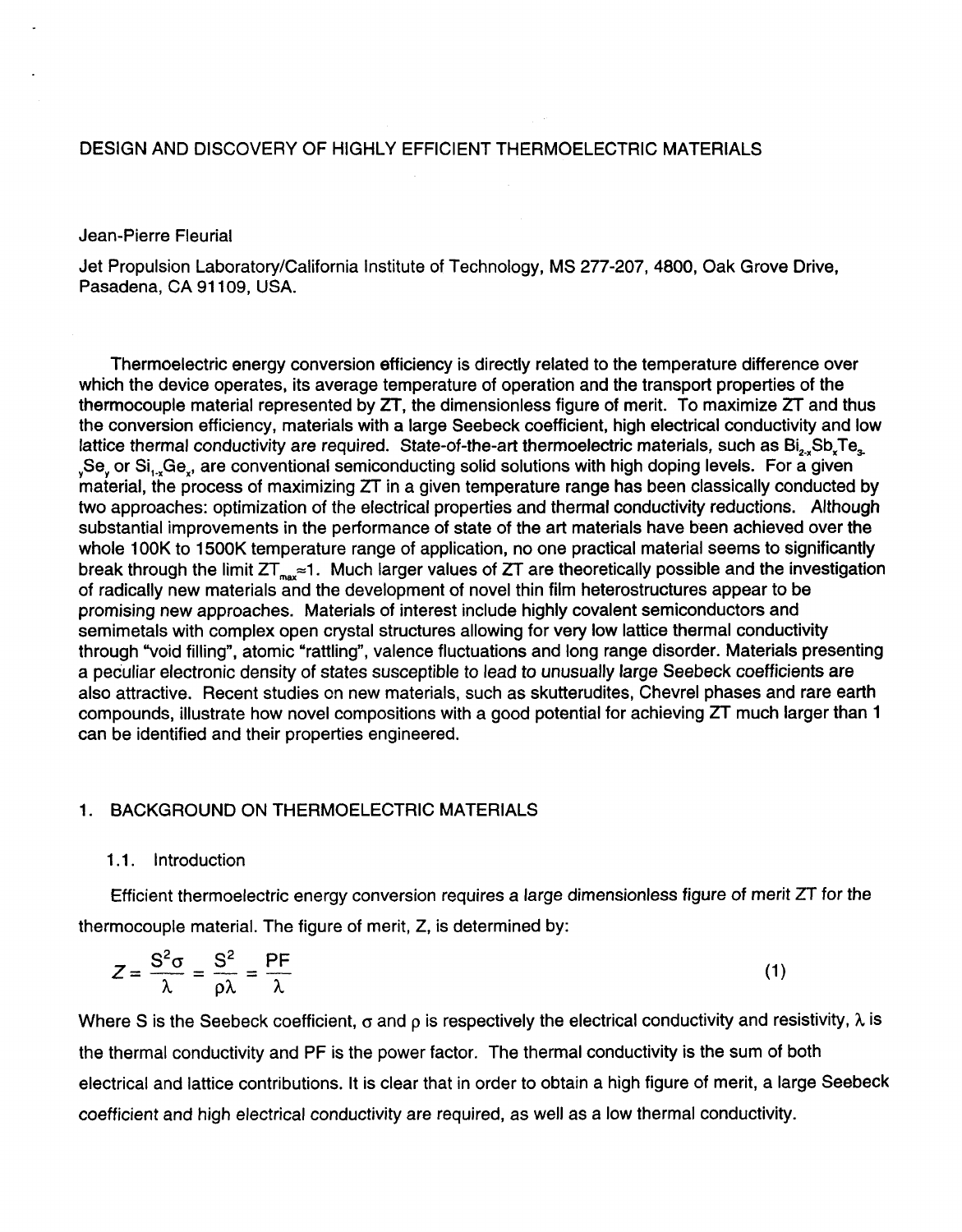<span id="page-1-0"></span>Table 1 : Room temperature properties of metals, semiconductors and insulators.

| <b>Metals</b>                                                                                 | Semiconductors                                                                                                 | Insulators                                                                                   |  |
|-----------------------------------------------------------------------------------------------|----------------------------------------------------------------------------------------------------------------|----------------------------------------------------------------------------------------------|--|
| $S \approx 5x10^{-6}$ VK $^{-1}$                                                              | $S \approx 200 \times 10^{-6}$ VK $^{-1}$                                                                      | $S \approx 1000 \times 10^{-6}$ VK <sup>-1</sup>                                             |  |
| $\sigma$ = ne $\mu \approx 10^8 \Omega^{-1}$ m <sup>-1</sup>                                  | $\sigma$ = neµ ≈ 10 <sup>5</sup> $\Omega$ <sup>-1</sup> m <sup>-1</sup>                                        | $\sigma$ = ne $\mu$ = 10 <sup>-10</sup> $\Omega$ <sup>-1</sup> m <sup>-1</sup>               |  |
| $\lambda_{\text{tot}} = \lambda_{\text{L}} + \lambda_{\text{el}} \approx \lambda_{\text{el}}$ | $\lambda_{\text{tot}} = \lambda_{\text{L}} + \lambda_{\text{el}}$ ; $\lambda_{\text{el}} < \lambda_{\text{L}}$ | $\lambda_{\text{tot}} = \lambda_{\text{L}} + \lambda_{\text{el}} \approx \lambda_{\text{L}}$ |  |
| $\lambda_{\text{tot}} \approx 10 - 1000 \text{ Wm}^{-1} \text{K}^{-1}$                        | $\lambda_{\text{tot}} \approx 1 - 100 \text{ Wm}^{-1} \text{K}^{-1}$                                           | $\lambda_{\text{tot}} \approx 0.1 - 1$ Wm <sup>-1</sup> K <sup>-1</sup>                      |  |
| $ZT \approx 10^{-3}$                                                                          | $ZT \approx 0.1 - 1.0$                                                                                         | $ZT \approx 10^{-14}$                                                                        |  |

The magnitude of these transport properties changes considerably when considering metals, semiconductors and insulators. This is illustrated in Table 1 where typical values for S,  $\sigma$  and  $\lambda$ , are reported. Table 1 also indicates which of the electronic,  $\lambda_{\rm st}$ , or lattice,  $\lambda_{\rm t}$ , contribution dominates the thermal conductivity. In metals, the Seebeck coefficient **is** much too low and often the thermal conductivity is too high, while in insulators the electrical conductivity is very small. Because of the strong carrier concentration dependence of the transport properties used to determine *Z,* only semiconductors offer the right mix of high Seebeck, high electrical conductivity and low thermal conductivity.



# FIGURE 1

Dependence of the dimensionless figure of merit *ZT* versus the reduced chemical potential (or Fermi energy) and of the parameter C function of the low carrier concentration mobility limit  $\mu_0$ , carrier effective mass m<sup>\*</sup> (in units of the electron mass m<sub>o</sub>) and lattice thermal conductivity  $\lambda_{\iota}$ .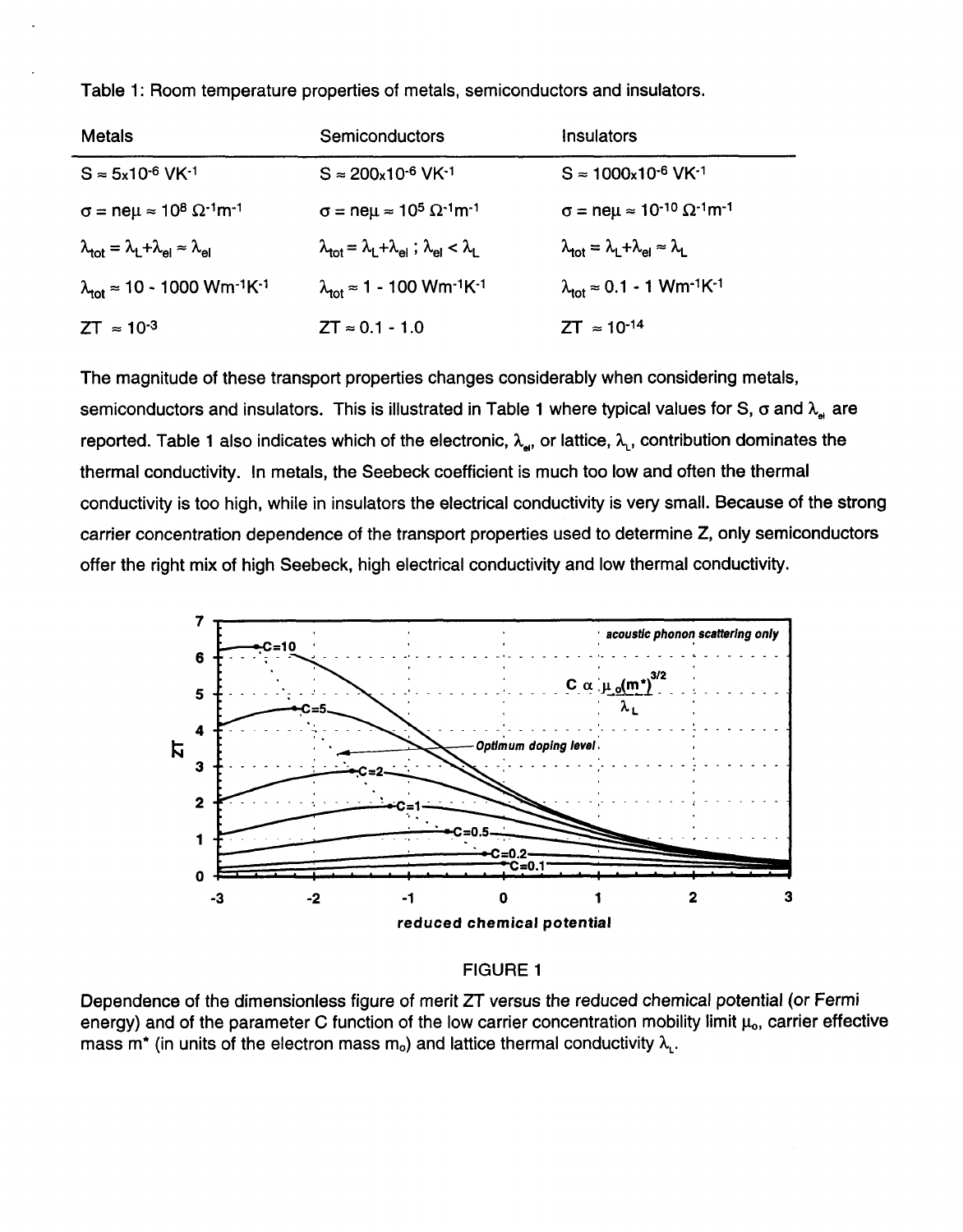# 1.2. Materials with good thermoelectric properties

Due to the combination of transport properties, there is an optimum doping level (carrier concentration) to achieve the maximum of the figure of merit Z. Using more generalized Fermi-Dirac statistics1 , the magnitude *of* ZT can be shown to depend, in addition to carrier concentration and type of charge carrier scattering mechanism, on a parameter C proportional to the ratio  $\mu_o(m^*)^{3/2}/\lambda_n$ , where  $\mu_o$ represents the carrier mobility upper limit at low carrier concentrations (single band material) and m<sup>\*</sup> is the carrier effective mass (in units of the electron mass m<sub>a</sub>). The variations of ZT as a function of the reduced chemical potential (or Fermi energy) for several values of C have been calculated on [Figure 1](#page-1-0) (acoustic phonon scattering of the charge carriers only). Larger values of C lead to larger values of *ZT,*  indicating that low lattice thermal conductivity and both high carrier mobility and effective mass are desirable.

# 2. PERFORMANCE OF STATE OF THE ART MATERIALS

## 2.1. State-of-the-art materials

Most of the thermoelectric effort of the last **35** years has been devoted to established state-of-the-art materials: Bi<sub>2</sub>Te<sub>3</sub>-based alloys, PbTe-based alloys and Si<sub>08</sub>Ge<sub>02</sub>. Other materials such as n-type Bi-Sb alloys, p-type TAGS and FeSi, have good thermoelectric properties but are little used because of various practical difficulties (high sublimation rates, poor mechanical strength, absence of homologous n-type or p-type material...).

| Thermoelectric<br>Alloy                                               | Type         | $I_{ZTmax}$ | $10^{-6}$ $\Omega$ .m | $10^{6}$ VK <sup>-1</sup> | PF<br>$10^4$ Wm <sup>-1</sup> K <sup>-2</sup> | Λ.<br>$Wm^{-1}K^{-1}$ |
|-----------------------------------------------------------------------|--------------|-------------|-----------------------|---------------------------|-----------------------------------------------|-----------------------|
| $Bi_{1-x}Sb_x$                                                        | n            | 100-150K    |                       | $-150$                    | 225                                           | 3.5                   |
| $Bi2Te3-xSex$                                                         | n            | 250-350K    | 10                    | $-200$                    | 40                                            | 1.4                   |
| $Bi_{2-x}Sb_xTe_3$                                                    | p            | 250-350K    | 8                     | $+180$                    | 41                                            | 1.3                   |
| $Pb_1$ <sub>x</sub> Sn <sub>x</sub> Te <sub>1-y</sub> Se <sub>v</sub> | $\mathsf{n}$ | 650-750K    | 30                    | $-225$                    | 17                                            | 1.2                   |
| $Pb_1$ <sub>x</sub> Sn <sub>x</sub> Te <sub>1-y</sub> Se <sub>v</sub> | p            | 650-750K    | 50                    | $+260$                    | 13.5                                          | 1.2                   |
| Te-Ag-Ge-Sb                                                           | p            | 675-775K    | 15                    | $+205$                    | 28                                            | 1.7                   |
| Si <sub>0.8</sub> Ge <sub>0.2</sub>                                   | n            | $~-$ 1150K  | 17                    | $+235$                    | 33                                            | 3.6                   |
| $Si_{0.8}Ge_{0.2}$                                                    | p            | ~1100K      | 21                    | $+230$                    | 25                                            | 4.5                   |

| Table 2: | Typical thermoelectric properties of state of the art materials |
|----------|-----------------------------------------------------------------|
|----------|-----------------------------------------------------------------|

Although significant improvements of the properties of these materials have been achieved,  $2T_{max} \approx 1$  is the current approximate limit over the whole 100-1500 K temperature range. Table 2 reports typical values at ZT<sub>max</sub> for the electrical resistivity, Seebeck coefficient, power factor and thermal conductivity of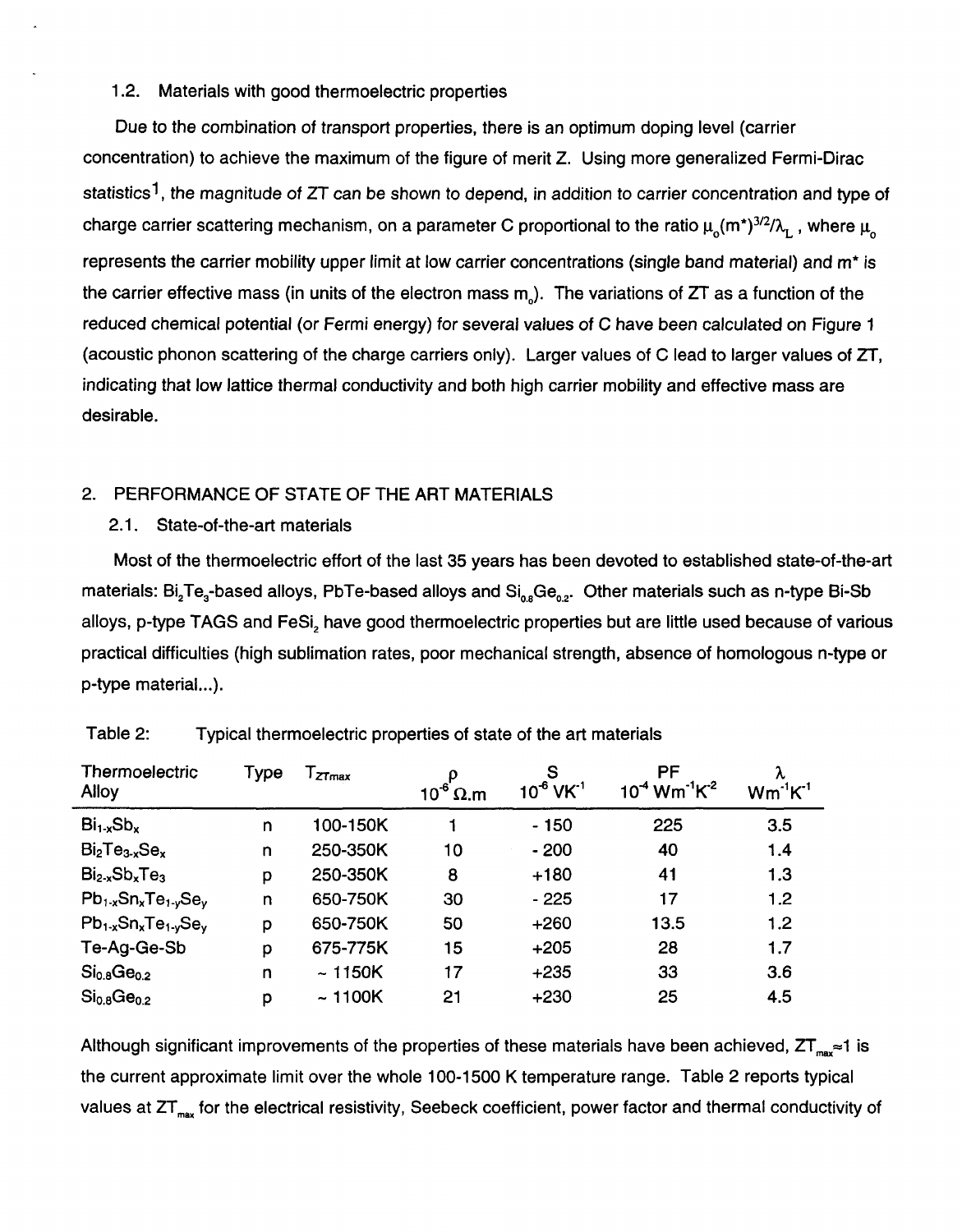state-of-the-art alloys in their optimum temperature range. Figures *2* and 3 display the changes in ZT with temperature for most of the known thermoelectric p-type and n-type materials studied until now. Despite all of the advantages of thermoelectrics as solid state devices, their relatively low efficiency greatly limits their range of applications. Much larger values of *ZT* are theoretically possible2,3 and new approaches are needed to expand thermoelectrics such as the investigation of new materials or the development of new thin film heterostructures<sup>4</sup>.





FIGURE *2* 

FIGURE 3

Typical variations in temperature of ZT for state of the art p-type materials.

Typical variations in temperature of *ZT* for state of the art p-type materials.

# 3. SEARCH FOR NEW MATERIALS

# 3.1. New Classes of Materials Required

Many more complex materials are known today than in the 1960's, and it is remarkable to see how few of these novel compounds have been investigated for their thermoelectric properties: stoichiometry, crystal structure and density are often the only data available. The investigation of new classes of materials is a key to developing the field of thermoelectrics. In recent years, progress in solid state physics and materials science could make good use of the various selection criteria in order to identify new candidates with a potential for high *ZT* values. For example, reliable first principle calculation of the electronic structure of complex compounds can now be conducted relatively quickly, thanks to modern computing facilities5. Such calculations can be combined with experimental data and serve as a guide in exploring a particular family of materials. Moreover, availability of high purity grade elements, modern preparation techniques and improved measurements capabilities allow fabrication and characterization of such novel compositions. Using some of these tools, several studies have identified in the last *2* to 3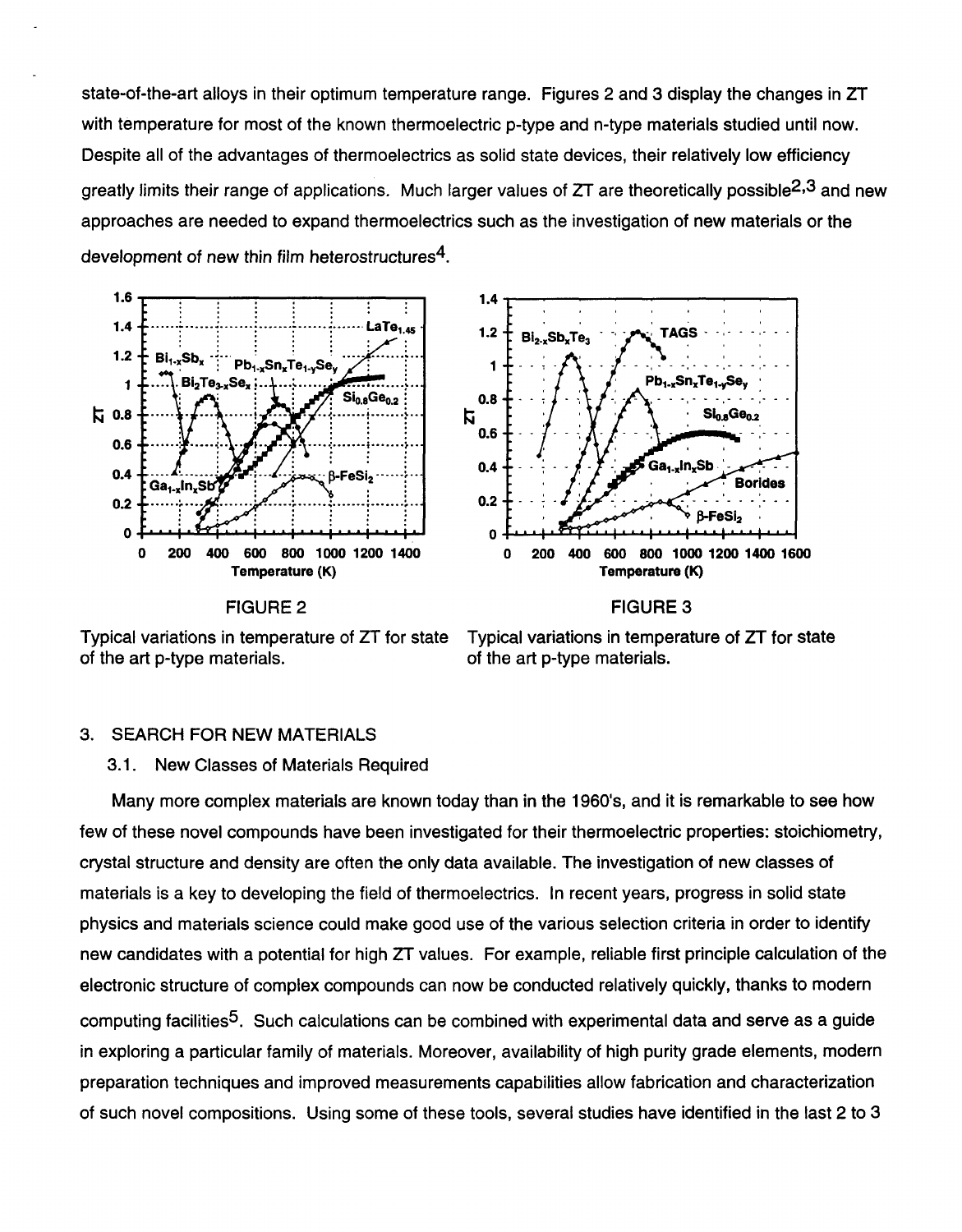years promising new materials such as skutterudites<sup>6</sup> and  $Zn_ASb_A$  alloys<sup>7</sup>. If these properties could be found on a few materials, and considering the very large compositional phase space, it is very likely that there are many candidates which could have the required properties and on which very little is known. However, some of the difficulty in modern thermoelectrics research lies in reducing this phase space to a more "manageable" size by applying various criteria.

## **3.2.** Selection of Materials for Thermoelectric Applications:

**As** briefly illustrated in Table 1, no metallic material is expected to achieve high *ZT* values. Indeed it can be shown that in the case of metals equation **(1)** reduces to:

$$
ZT = \frac{S^2 \sigma T}{\lambda_L + \lambda_{el}} = \frac{S^2 \sigma T}{\lambda_L + L \sigma T} \approx \frac{S^2}{L} \quad \text{and} \quad L \approx \left(\frac{k}{e}\right)^2 \frac{\pi^2}{3} \tag{2}
$$

So for metals, where the electronic contribution to the lattice thermal conductivity dominates by far the lattice contribution,  $ZT > 1$  requires  $S > 156 \mu$ VK<sup>1</sup>. The highest Seebeck values have been obtained so far in some mixed valence compounds such as CePd<sub>a</sub>, but these values  $(80 \sim 120 \,\mu\text{V/K}^1)$  are still too Iow<sup>8</sup>. Even though there is still a great deal of interest in such unusual metallic compounds, most of the efforts are now focused on finding and engineering semiconducting materials characterized by a phonon glass, electron crystal (PGEC) behavior. This idea, first conceptualized by Slack<sup>9</sup>, states that an ideal thermoelectric material should behave as a glass for the phonons that carry the heat through the lattice but should be as close as possible from a perfect semiconducting crystal for the high mobility electrons carrying the electric charge through this same lattice.

# **3.2.1.** Electrical Transport:

Most semiconductors can be represented by an ionic formula (like  $Bi_2^{3+}Te_3^{2-}$  or Pb<sup>2+</sup>Te<sup>2+</sup>) even though the atomic bonds between the elements possess **a** high degree of covalency. Of course this ionic formulation can become a lot more difficult depending on the complexity of the crystal. **A** wide range of bond types exist between these two extremes, ionic and covalent. How much ionic a compound is, depends on the electronegativity difference **AX** of the atomic bond between the various elements. The variations of the band gap E, as a function of AX is plotted on [Figure](#page-5-0) **4** for selected elements and compounds. Individual lines correspond to elements and compounds from the same row of the periodic table. [Figure](#page-5-0) **4** shows that E, generally increases with increasing **AX,** very ionic compounds ( $\Delta$ X>1.5) being insulators with low carrier mobility and very large bandgaps. To obtain E<sub>s</sub> values more typical of high carrier mobility thermoelectric semiconductors ( $E_a \ge 6kT$  to minimize minority carrier conduction effects<sup>10</sup>), it appears that  $\Delta X$  should be lower than 0.5. However, the relationship between E<sub>g</sub> and  $\Delta X$  is affected by several other parameters, such as the weight of the elements (for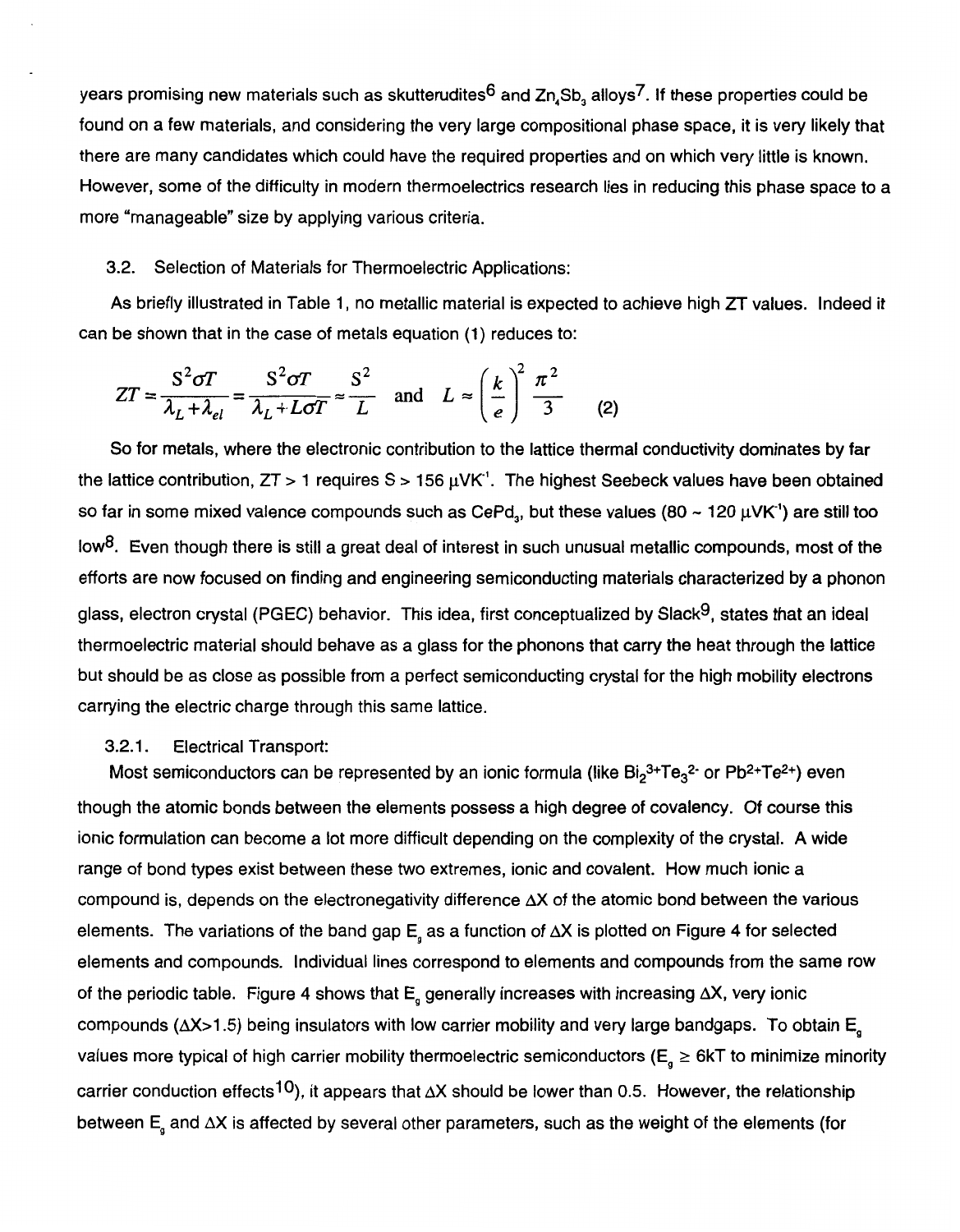<span id="page-5-0"></span>some classes of materials the band gap tends to decrease with increasing mean atomic weight), the melting point temperature (a higher melting point generally indicates a larger band gap), the complexity of the crystal structure, and the microhardness of the material (a low value is generally associated with a lower bandgap).





### FIGURE **4**

FIGURE *5* 

Band gap variations of elements and compounds from four horizontal rows across the periodic table as a function of the electronegativity difference,  $\Delta X$ , between the two elements.

Thermal conductivity as a function of the mean atomic weight for various classes of elements and compounds: diamond-type IV elements, **111-**  V compounds, **Il-VI** compounds and ionic **I-VI1**  compounds

In addition to selecting highly covalent compounds with optimum band gap values in the temperature range of interest, a strong anisotropy of the density of states can bring improved carrier mobility and larger Seebeck coefficient. This can happen if the electrical transport is mainly carried in the low effective mass orientation and a peak in the density of states exists near the Fermi level. Materials with non-cubic complex crystal structures, such as layered compounds, often possess some degree of anisotropy in their electronic structure.

# *3.2.2.* Thermal Transport:

The higher the scattering rate of phonons, the lower the lattice thermal conductivity is. **A** number of such scattering mechanisms have been identified<sup>11</sup> and it is generally accepted that materials with heavy atoms, complex crystal structure, high coordination number, and high bond ionicity, have low lattice thermal conductivity values. Figure *5* illustrates these trends by plotting the change in room temperature thermal conductivity with mean atomic weight for homologous series of elements and compounds.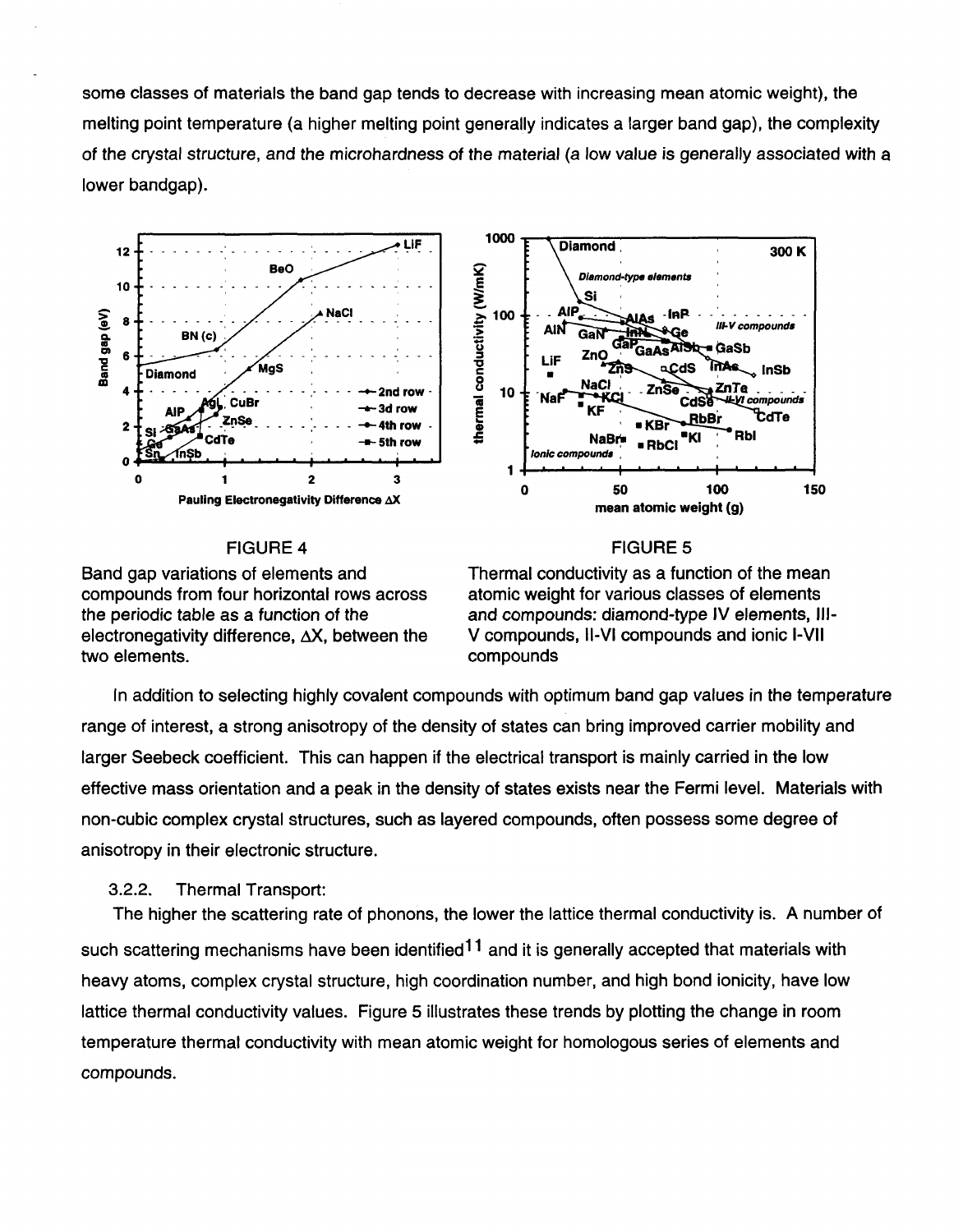There are other criteria to look for when selecting low thermal conductivity semiconductors, such as the possibility to form solid solutions with isostructural compounds (like  $Bi_2Te_3$  with  $Sb_2Te_3$  or  $Bi_2Se_3$ ). The creation of point defects by isovalent atoms of different masses is a very well known means of decreasing the lattice thermal conductivity. Bi-Sb alloys, Bi<sub>2</sub>Te<sub>3</sub>-based alloys, PbTe-based alloys and Si-Ge alloys, all use the enhanced phonon scattering rate due to mass and volume fluctuations to achieve low thermal conductivity.

However, this "traditional" approach has failed to reduce *h,* values close to the minimum thermal conductivity  $\lambda_{\text{max}}$ . The  $\lambda_{\text{max}}$  concept was introduced<sup>12</sup> to show that the thermal conductivity of a crystalline material couldn't be reduced beyond the value of its amorphous analog, when the phonon mean-free path reaches the order of its wavelength. Among recently proposed new ideas to reach  $\lambda_{\text{max}}$  one of the most promising is to engineer classes of materials that present large voids or cages in their structure. By filling these cages with heavy atoms with weak electronic bonding to the lattice but rattling anharmonically within the larger cage, much lower lattice thermal conductivity values are expected. These predictions are based on experimental data obtained on compounds such as **YB,** and Xenon hydrate13.

# 3.3. Additional Considerations.

There are some additional properties to consider when selecting a material for thermoelectric application. For example, it is highly desirable for the material to be mechanically and chemically stable throughout the entire temperature range of operation intended. This means a melting point (or decomposition temperature) sufficiently high, a slow oxidation rate and a low sublimation rate vapor pressure within the corresponding temperatures. Materials such as TAGS or LaTe<sub>x</sub> alloys have been little used or abandoned because of the difficulties in handling them at high temperatures. Other materials such as high quality Bi-Sb and Bi<sub>2</sub>Te<sub>3</sub>-based alloys are not mechanically strong, due in particular to their anisotropic crystal structure that results in the existence of cleavage planes.

## 4. SKUTTERUDITES AND OTHER NOVEL THERMOELECTRIC MATERIALS

# 4.1. Skutterudites

By applying these selection criteria to a number of materials for high temperature power generation applications, the family of skutterudites compounds was identified at the Jet Propulsion Laboratory<sup>6</sup>. Following JPL's efforts, there is increasing interest in skutterudites due to their unusual electrical and thermal transport properties that offer attractive possibilities for high ZT values<sup>14,15</sup>. There are 11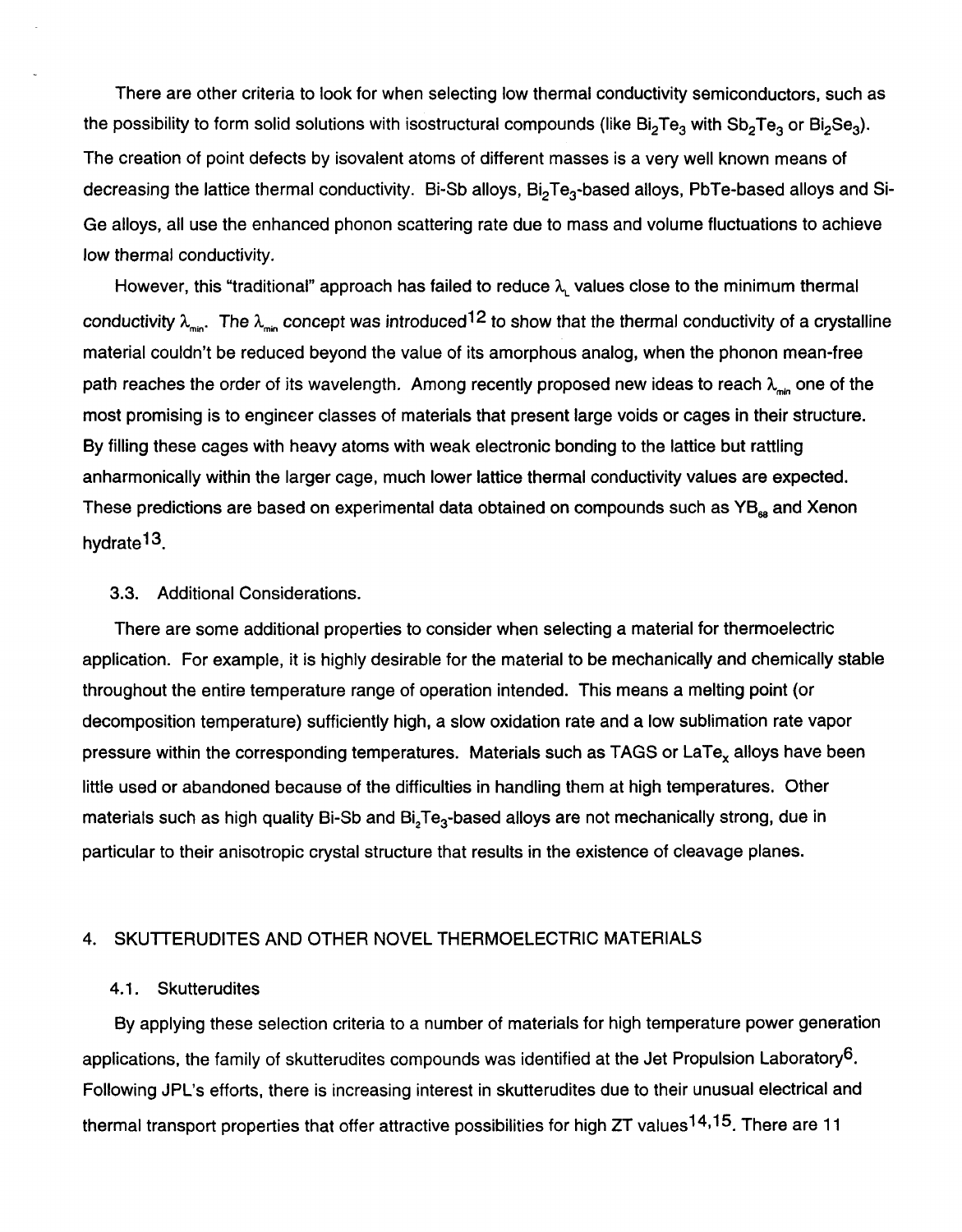binary TPn, compounds, where T = Co, Ni, Rh, Pd or Ir and Pn = P, **As** or Sb. The unit cell contains square radicals of the pnicogen atoms,  $[Ph]$ <sup>+</sup>. This anion, located in the center of the smaller cube, is surrounded by 8 trivalent transition metal T<sup>3+</sup> cations. The unit cell consists of 8 smaller cubes, or octants, described above but two of them do not have the  $[Ph]$ <sup>+</sup> anions in the center, as seen in Figure *[6.](#page-8-0)* Taking into account one-half of the unit cell and its empty octant, one can represent the skutterudite formula as  $\Box T_A P_{n_{1,2}}$ , where  $\Box$  is the empty octant. If considering a simple bonding scheme, each transition metal contributes 9 electrons and each pnicogen contributes **3** electrons to the covalent bonding, for a valence electron count (VEC) total of 72 for each  $\Box T_{n}Pn_{n}$ , unit. The VEC is a useful number in determining semiconducting skutterudite compositions. **A** filled skutterudite structure is simply derived from the skutterudite structure by inserting one atom in the empty octants.

By keeping the VEC number constant, many ternary compounds, alloys and more complex unfilled or partially filled compositions can be prepared  $15$ . Using Pauling's scale, a calculation of the electronegativity difference in these various compounds show that  $\Delta X \leq 0.5$ , and that for most of them  $\Delta X \leq 0.2$ . Thus bonding is highly covalent as evidenced by the excellent carrier mobility values<sup>15</sup>. At **300K,** the carrier mobility of p-type skutterudites are 1 to 100 times higher than those for p-type Si and GaAs at similar carrier concentrations, as seen in Figure 7. This is due to small hole effective mass values, as low as 0.07m, for RhSb,. P-type binary compounds exhibit moderate Seebeck coefficients, in the 50 to 150 μVK<sup>-1</sup> range at 300K. Much larger effective masses are obtained for n-type samples, typically 2 to 4 m<sub>o</sub>, which translates into one order of magnitude lower electron mobility values for equivalent carrier concentration; Seebeck coefficients are correspondingly substantially larger, in the -100 to  $-500 \mu$ VK $^{\prime}$  range. But in spite of these very attractive electrical properties, the lattice thermal conductivity of binary skutterudites is much too high, 9 to **13** Wm"K1 at **300K,** and does not allow for high *ZT* values. Substantial reductions in the lattice thermal conductivity must be obtained to achieve values comparable to those of state of the art thermoelectric materials (1 to **4** Wm"K').

Recent result have shown that a significantly lower lattice thermal conductivity could be achieved in heavily doped n-type binary compounds (electron-phonon scattering), solid solutions (point defect scattering), ternary compounds (electron charge transfer scattering), and filled skutterudites (void filler scattering). Some of these results are reported in Figure *8,* and show that the lowest thermal conductivities to date have been obtained in filled and unfilled ternary compounds **(1,** about 20% of value for pure CoSb,).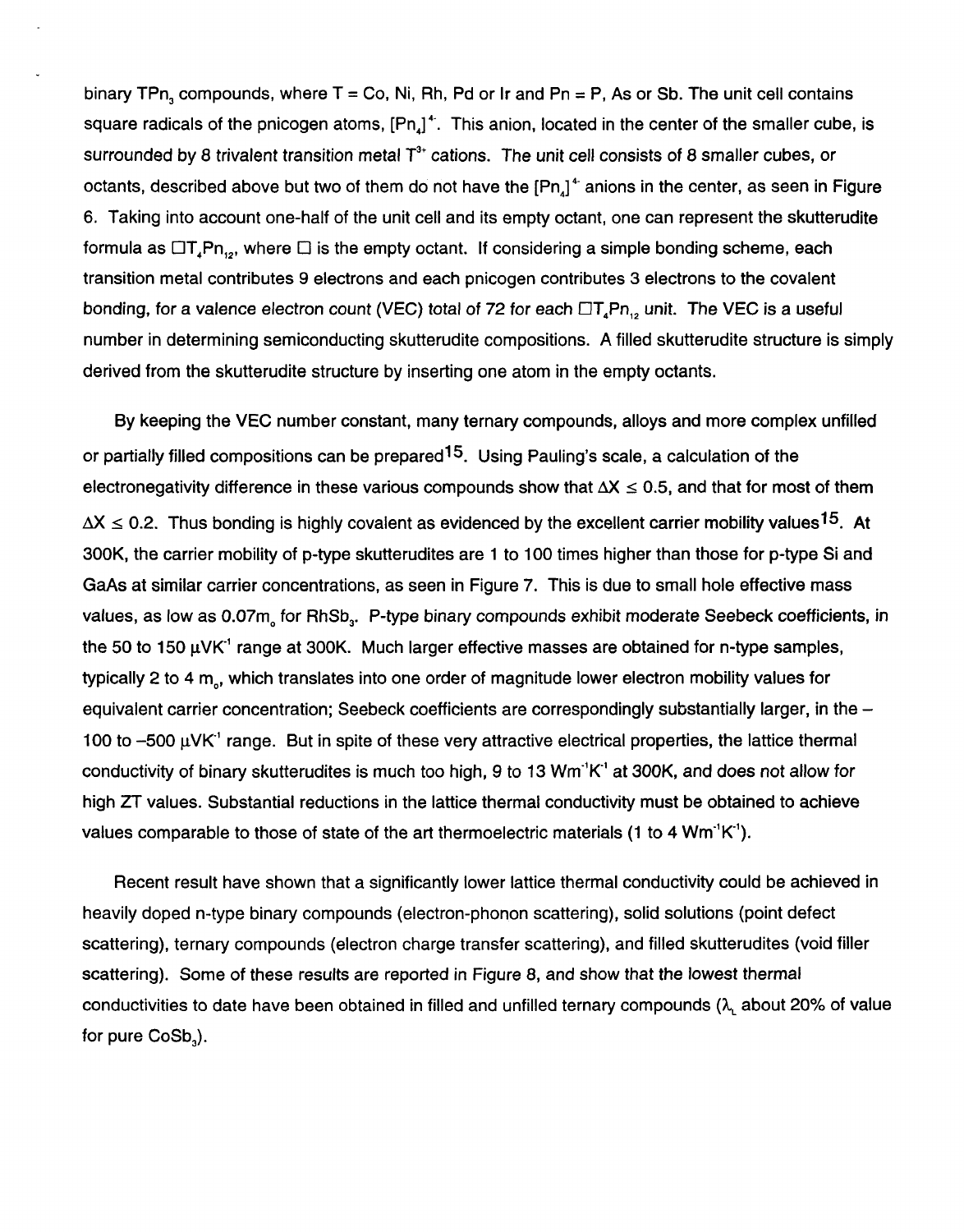<span id="page-8-0"></span>



located in the two remaining octants form a compared to data completely filled structure completely filled structure.

Skutterudite crystal structure: 8 transition Hall mobility values as a function of carrier<br>metals, 24 pnicogens, Rare earth elements concentration for binary skutterudites, and concentration for binary skutterudites, and<br>compared to data for electronic



# FIGURE **8**

Temperature variations of the thermal conductivity of various skutterudites. Data shown illustrate the various approaches to lattice thermal conductivity reductions: high doping level (n-type), alloying, valence fluctuation (ternary and quaternary unfilled compounds) and void filling.

Even though determining exactly how much "rattling" atoms contribute to low lattice thermal conductivity in skutterudites is difficult, experimental data to date strongly suggests that this approach offer the best potential for high ZT values. Some of the key scientific problems in skutterudites are now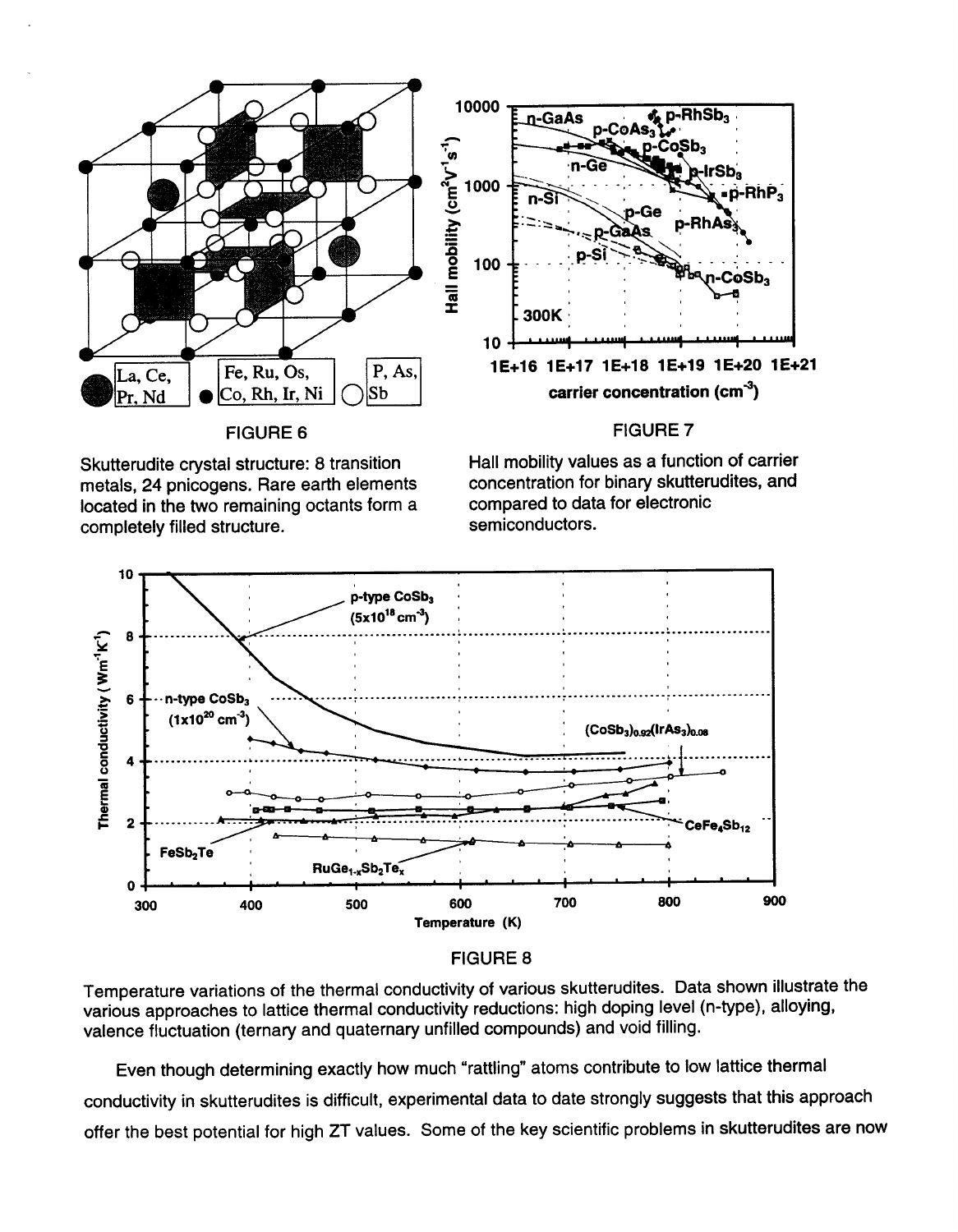<span id="page-9-0"></span>to determine how best to combine the various phonon scattering mechanisms while maintaining the attractive electrical properties of binary skutterudites into some optimal composition1 **5.** Indeed, to compete with Bi,Te, alloys near room temperature, one needs to reduce the total thermal conductivity to about 1 Wm"K'.

# **4.2.** Cluster Compounds

Once successfully demonstrated in skutterudites, void filling of materials with cage structures, called clathrates, is now actively studied by several groups. Efforts are focusing on natural clathrates such as  $\mathsf{Re_2Te}_\mathrm{s}$  and  $\mathsf{Mo}_\mathrm{s}\mathsf{Se}_\mathrm{s}$ , and on engineered clathrates, called crypto-clathrates, based on Si, Ge and Sn, such as  $Na_{,Ge_{136}}$ <sup>13</sup>.



FIGURE 9

Illustration of the  $\text{Re}_2 \text{Te}_5$  crystal structure: orthorhombic, 84 atoms/unit cell with  $[Re_{\epsilon}Te_{\epsilon}]$  temperature for some promising comp<br>clusters and large voids. The large spheres thermoelectric materials. Results are clusters and large voids. The large spheres represent the position of the filling elements.

Thermal conductivity as a function of compared to data for Bi<sub>2</sub>Te<sub>3</sub>, SiGe alloys.

FIGURE 10

The crystal structure of the Re,Te, cluster compound (Figure 9) is characterized by a complex 84 atoms unit cell with  $[Re_{\alpha}Te_{\alpha}]$  clusters and large 0.2754 nm voids<sup>16</sup>. It can best be represented by a  $\text{Re}_{\text{s}}\Box_2\text{Te}_{15}$  formula. This crystal structure is similar to the one found for  $\text{M}_{x}\text{Mo}_{\text{s}}\text{Se}_{\text{a}}$  Chevrel phases (M = Cu, Ag, Ni, Fe, rare earth, etc.;  $X = S$ , Se, Te) where stacking of Mo<sub>s</sub> $X_s$  clusters occur. Some of these compositions have been synthesized at JPL and experimental data on fully dense samples has shown that in addition to interesting semimetallic to semiconducting properties, these materials also possess very low lattice thermal conductivities when part or the empty cages are filled<sup>17</sup>. These results are illustrated in Figure 10. This work is currently in progress.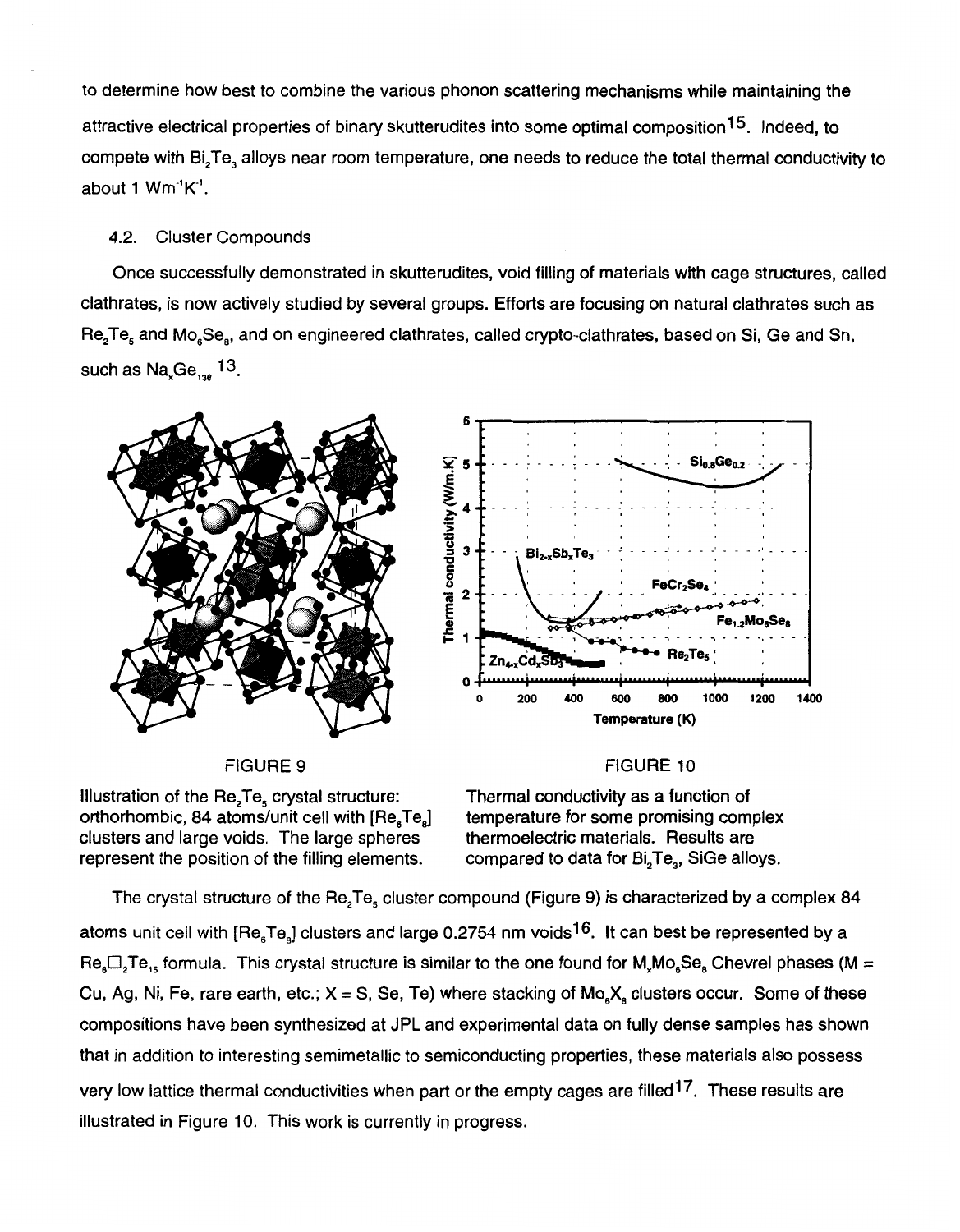## <span id="page-10-0"></span>**4.3.** Other Complex Structure Materials

**<sup>A</sup>**slightly different approach to very low lattice thermal conductivity thermoelectric materials is to look for compounds where there is some degree of disorder on the atomic sublattices. Examples of such structures are  $\beta$ -Zn<sub>4</sub>Sb<sub>3</sub> alloys, where some Zn and Sb atoms share the same lattice sites<sup>7</sup>, and spinel chalcogenides (such as ZnCr<sub>2</sub>Se<sub>4</sub>) or related compounds (such as FeCr<sub>2</sub>Se<sub>4</sub>) where the metallic cations can be located on two different sites<sup>18</sup>. Experimental thermal conductivity data on  $\beta$ -Zn<sub>4</sub>,Cd,Sb<sub>3</sub> and FeCr<sub>2</sub>Se<sub>4</sub> samples are presented in [Figure 10.](#page-9-0) Considering that the  $\beta$ -Zn<sub>4</sub>Sb<sub>3</sub> alloys behave as heavily doped semiconductors with good carrier mobilities and moderate Seebeck coefficients<sup>19</sup>, a room temperature thermal conductivity of *0.6* Wm"K' is truly remarkable.

### **5.** CONCLUSIONS

The search for novel bulk materials with *ZT* values much larger than 1 *.O* is guided by several criteria best summarized with the PGEC concept. Recent experimental work has focused on skutterudites, which possess attractive electrical properties but where significant reductions in lattice thermal conductivity must be obtained, as well as new classes of semiconductor compounds, which have low thermal conductivities but where electrical properties must be optimized by proper chemical engineering.



# FIGURE 11

ZT values as a function of temperature for skutterudites and Zn<sub>4</sub>Sb<sub>3</sub>-based materials. Results are compared to data obtained for state-of-the-art thermoelectric materials.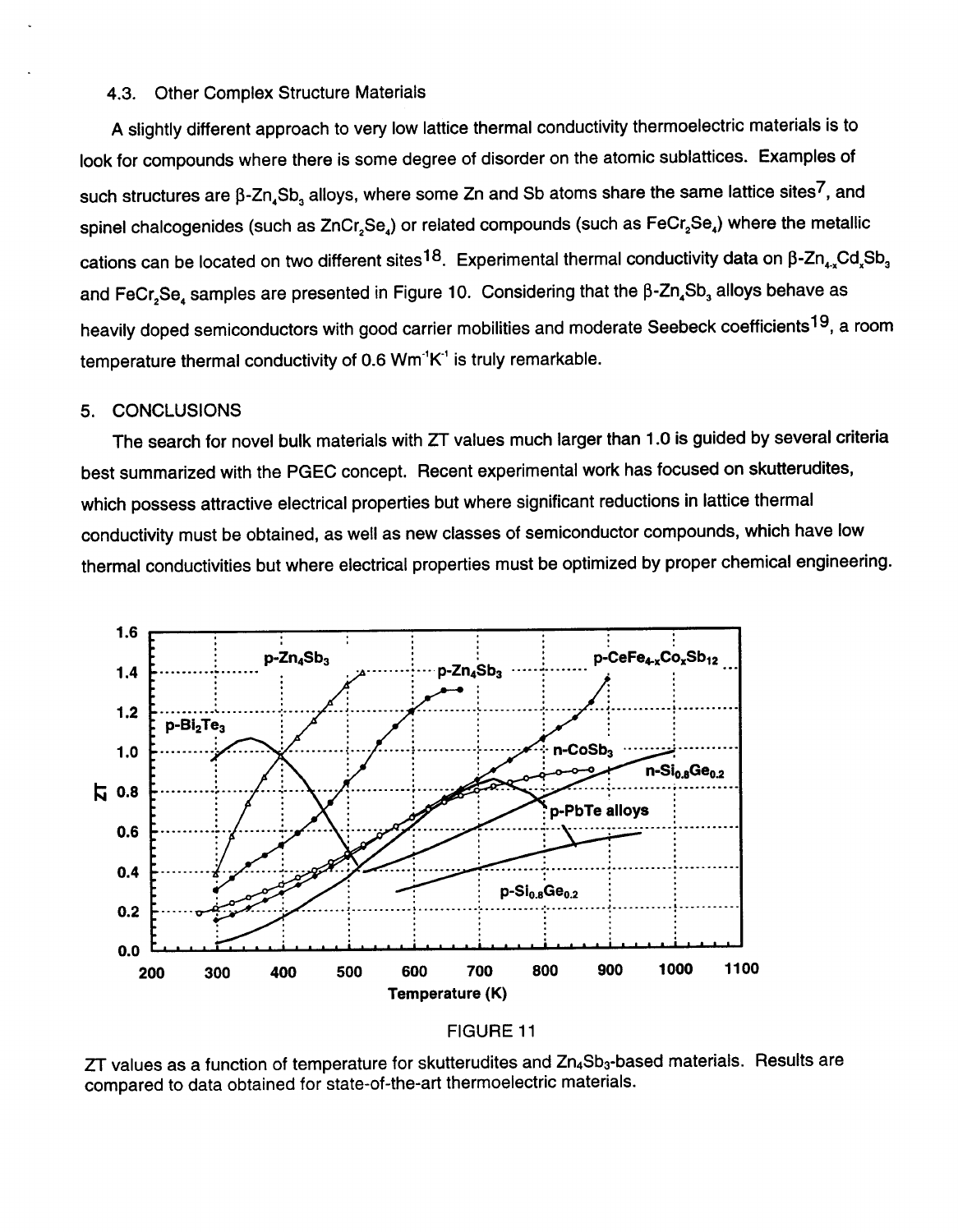These new approaches have already resulted in *ZT* values superior (see [Figure](#page-10-0) **11)** to those obtained for state-of-the-art materials which have been known for about **40** years. However, the best material for room temperature applications remains a Bi,Te, alloy. The next **3** to *5* years will be crucial to thermoelectrics R&D as investigators attempt to use the tools of modern materials science, solid state chemistry and physics, to achieve *ZT* - **2-3** in bulk compounds.

# ACKNOWLEDGEMENT

The work described in this paper was carried out at the Jet Propulsion Laboratory/ California Institute of Technology, under contract with the National Aeronautics and Space Administration. This work is supported by the U.S. Office of Naval Research, Grant No. **N00014-95-F-0068** and the Defense Advanced Research Project Agency A0 No. **E754/00.** 

# **REFERENCES**

- **1)** R.P. Chasmar and R.J. Stratton, J. Electronics and Control, **7 (1959) 45.**
- *2)* C.B. Vining, "The thermoelectric limit **ZT-1:** fact or artifact", in: XI Int. Conf. Thermoelectrics, ed. K.R. Rao, University of Texas at Arlington, Arlington, Texas, **1992.**
- **3)** G.D. Mahan and J.O. Sofo, Proc. Natl. Acad. Sci. USA, **93 (1996) 7436.**
- **4)** L.D. Hicks and M.S. Dresselhaus, Phys. Rev. B, **47 (1993) 727.**
- *5)* J.L. Feldman and D.J. Singh, Phys. Rev. B, **53 (1996) 6273.**
- **6)** T. Caillat, **A.** Borshchevsky, and J.-P. Fleurial, Proceedings, VI1 Int. Conf. Thermoelectrics, ed. K.R. Rao, University of Texas at Arlington, Arlington, Texas, **1992.**
- **7)** T. Caillat, J.-P. Fleurial and A. Borshchevsky, J. Phys. Chem. Solids, **7 (1997) 11 19.**
- 8) G.D. Mahan, in: Thermoelectric Materials New Directions and Approaches, eds. T.M. Tritt, M.G. Kanatzidis, H.B. Lyon, and G.D. Mahan, MRS Volume **478,** p. **223, 1997.**
- **9)** G.A. Slack, in CRC Handbook of Thermoelectrics, ed. D.M. Rowe, Chemical Rubber, Boca Raton, Florida, **407, 1995.**
- **10)** G.D. Mahan, J. Appl. Phys. **65, (1 989) 1578.**
- **11)** P.G. Klemens, in: Solid State Physics, eds. F. Seitz and D. Turnbull, Academic, New York, Vol. **7, 1958.**
- **12)** G. A. Slack, in: Solid State Physics, eds. H. Ehrenreich, F. Seitz and D. Turnbull, Academic Press, New York, **1979.**